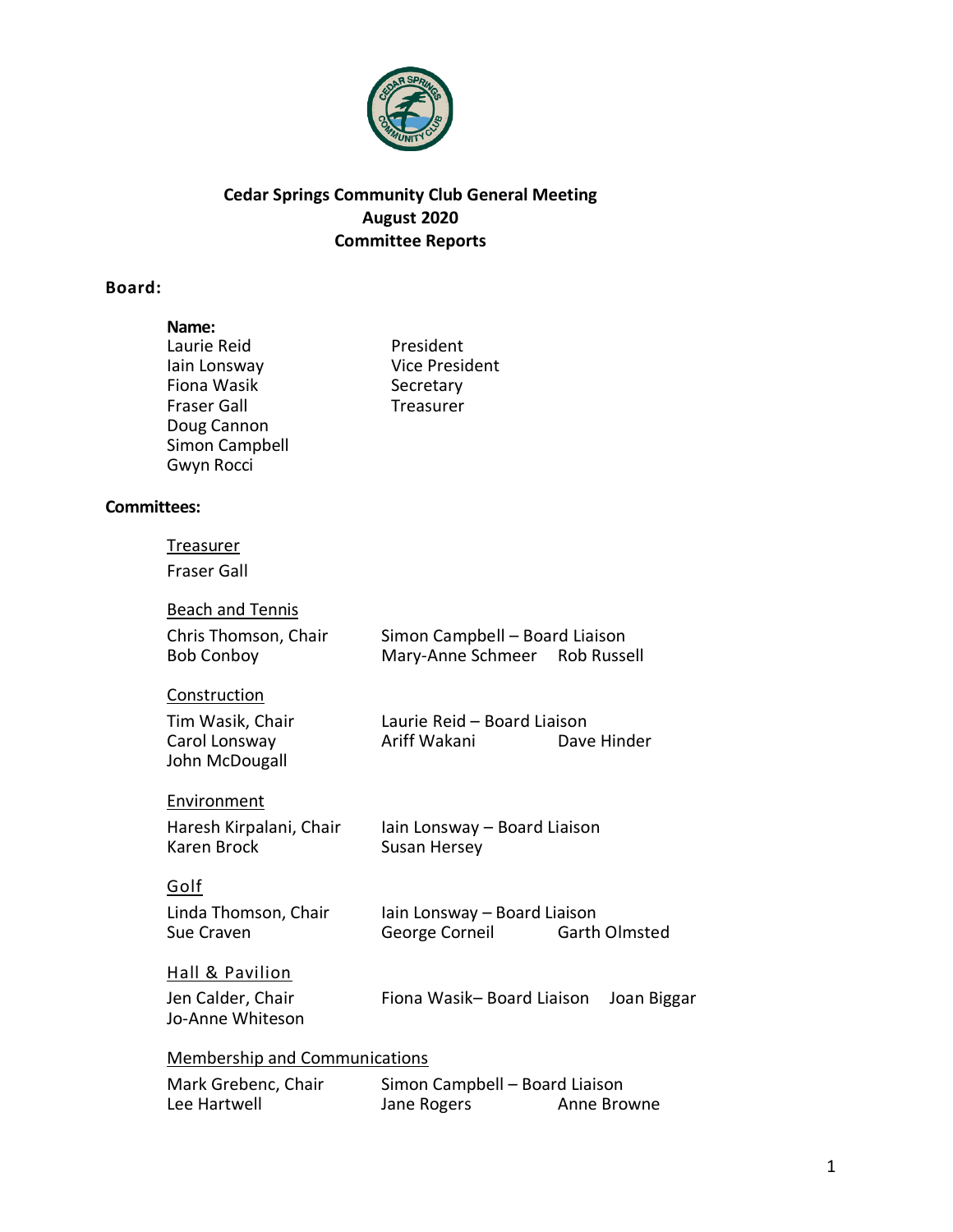| <b>Operations</b>                    |                                               |                   |
|--------------------------------------|-----------------------------------------------|-------------------|
| Sandy Calder                         | Doug Cannon - Board Liaison                   |                   |
| Social                               |                                               |                   |
| Ruth Conboy, Chair<br>Janet Guay     | Gwyn Rocci - Board Liaison<br>Judi Grebenc    | Danielle Fernauld |
| Youth                                |                                               |                   |
| Sheri Wasik, Chair<br>Kassia Johnson | Gwyn Rocci - Board Liaison<br>Julie McDougall | Maryse Wilcox     |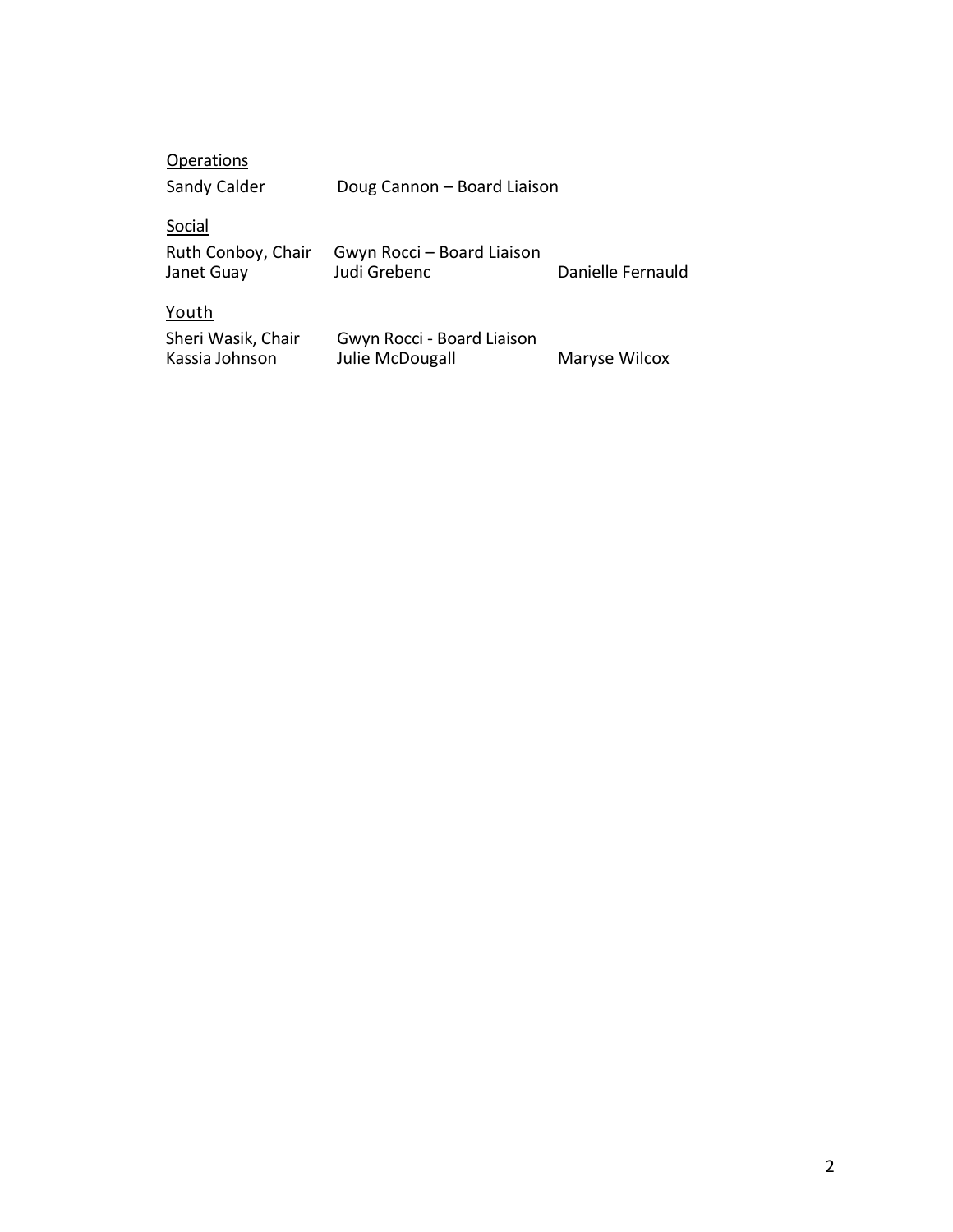## **Beach and Tennis Committee Report August 2020**

#### **Beach**

The extra sun sail should be installed in the next week. Lifeguards - Abbey Treanor and/or Ian Rush will continue be on duty on days permitted until the end of August.

#### **Pickleball**

The courts have been extremely busy - thanks to Rob and Karen Russell for their hard work and dedication to teaching and organizing activities for the community.

#### **Tennis**

The tennis courts have been very busy as well. Please sweep the courts when you are done. There is hand sanitizer on the left side of the stands. Thanks to Bob Conboy for organizing the Tennis competitions "COVID-style" during this difficult time. Please be aware that we are in the midst of a men's, women's and mixed doubles tournament with the finals to be completed Labour Day weekend.

As a reminder, a schedule of [updated activities is available on the website.](https://cedarspringscommunityclub.ca/members/events-calendar/)

#### **Committee**

Board Liaison: Simon Campbell Chair: Chris Thomson Members: Bob Conboy, Mary Ann Schmeer, Rob Russell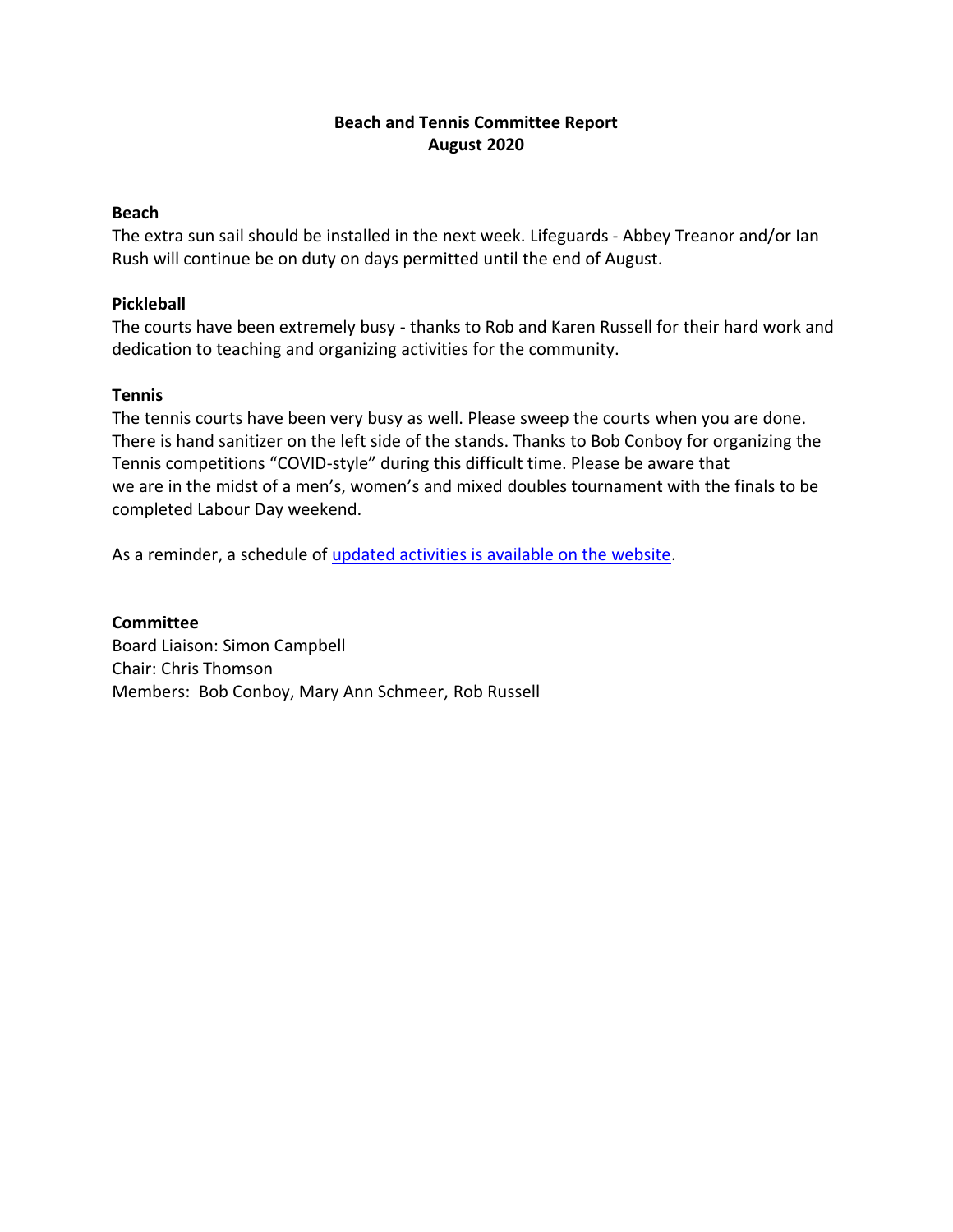## **Construction Committee Report August 2020**

# *Projects:*

We continue to have a large number of construction projects planned for the fall of 2020 including:

- Full cottage rebuilds (Miranda/ Lonsway)
- Shed installations / renovations
- Screened in porch addition
- Deck extensions
- Roof repairs / replacements

## *Construction Season:*

Reminder that construction resumes Tues, September 8<sup>th</sup> at 7am.

#### *Reminders:*

- Please talk to one of the committee members **BEFORE** starting any projects. It's much easier to provide guidance and feedback on our policies and what could be approved prior to starting a project.
- If you have started a project and modifications are required, please inform the committee. **All changes** (whether minor or large) to originally approved plans must be approved by the committee/ Board.
- ALL external construction require approvals. Even if you think it's minor, just let us know.

## **Committee**

Laurie Reid – Board Liaison Tim Wasik -Chair Members: Ariff Wakani, Carol Lonsway, Dave Hinder, John McDougall, Joe Kennedy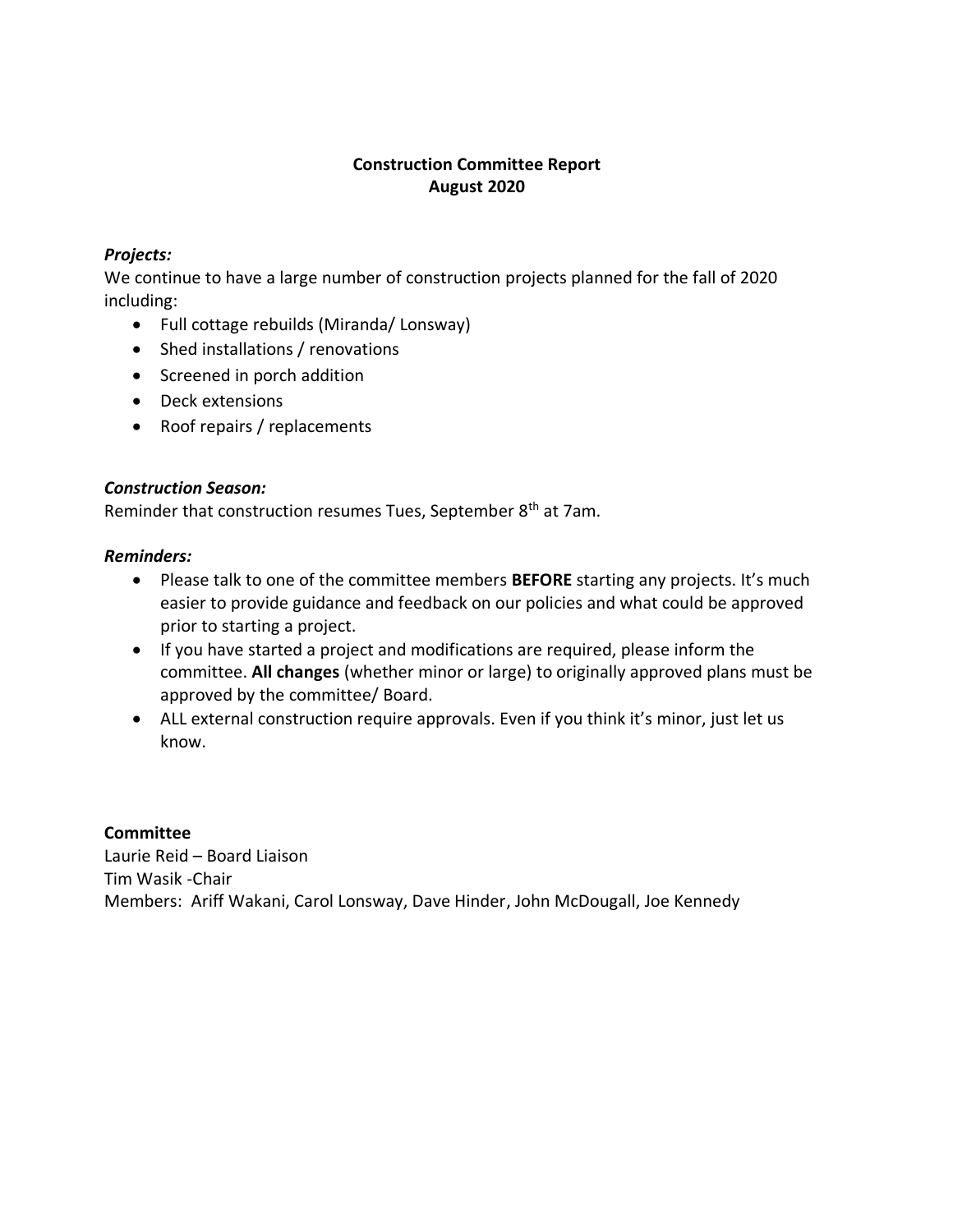## **Environment Committee Report August 2020**

A brief report from us follows:

#### **1. Survey**

A very informative survey will be disseminated shortly we understand. Led by Susan Hersey, it was seen by the board in the Spring. The EC simply wishes to understand what the community members feel about the environment and their priorities suggested for the EC to focus on. Mark Grebenc and Simon Campbell were incredibly helpful with their formatting and advice for an electronic dissemination – Thanks to both! Naturally we hope for as near a 100% response. We do feel it is necessary to get out as soon as can be done, so that people can hear a pooled summary of responses before the Fall.

## **2. Water Testing:**

This has proceeded as usual. There was a hiccup in getting test results back from the Ministry for August (they claimed it was 'incorrectly labeled', HK claims 'it was so'…) and a repeat sample is due Monday August  $9<sup>th</sup>$ . The revised standards of the Ontario recreational water use guidelines are from 2018. They say for recreational use <200 E.coli cfu/100 ml. Please note this is *more* stringent than other web-sites and sources had quoted. As soon as HK became aware of this discrepancy after some digging, he changed his weekly postings [which on the bottom now say "The Ministry Guidelines are to be less than 200 cfu/100ml]. The 'Cedar Post' will be carrying a small article on recreational water use in Ontario.

## **3. Trees:**

The EC was consulted about 3 properties where trees were posing a risk. Two of these directly related to the intense activities of the ash borer. One was an old willow that had shed very large limbs. Appropriate advice was given. Most were aware of the EC's services for consulting on native re-planting. We are indebted to Jann Ashley whose tree and native plant listing is available as an appendix (See attachments). This is now an old version. Karen Brock is getting together a new one – and that will also be available sometime in the Fall. Maybe this could be placed on the Cedar Springs site?

In any case, *members are simply reminded*:

(i) If a tree is being considered for removal, please consult with the EC.

(ii) If a tree is removed, replanting is strongly encouraged.

(iii) A list of native trees is available, we also have members who are very knowledgeable and willing to consult should you have questions.

Please contact Haresh with questions; and Community requirements on replanting.

## **4. Dedication trees**

There has long been a process for registering trees as 'dedicated' to someone's memory. But the information was scattered and families (as well as various committees) found it a little confusing. Therefore, I propose that this be consolidated. The attached draft is for the Board to consider. This would streamline and simplify the approach. However, the board also needs to consider updating the cost of the trees. Either this could be left as an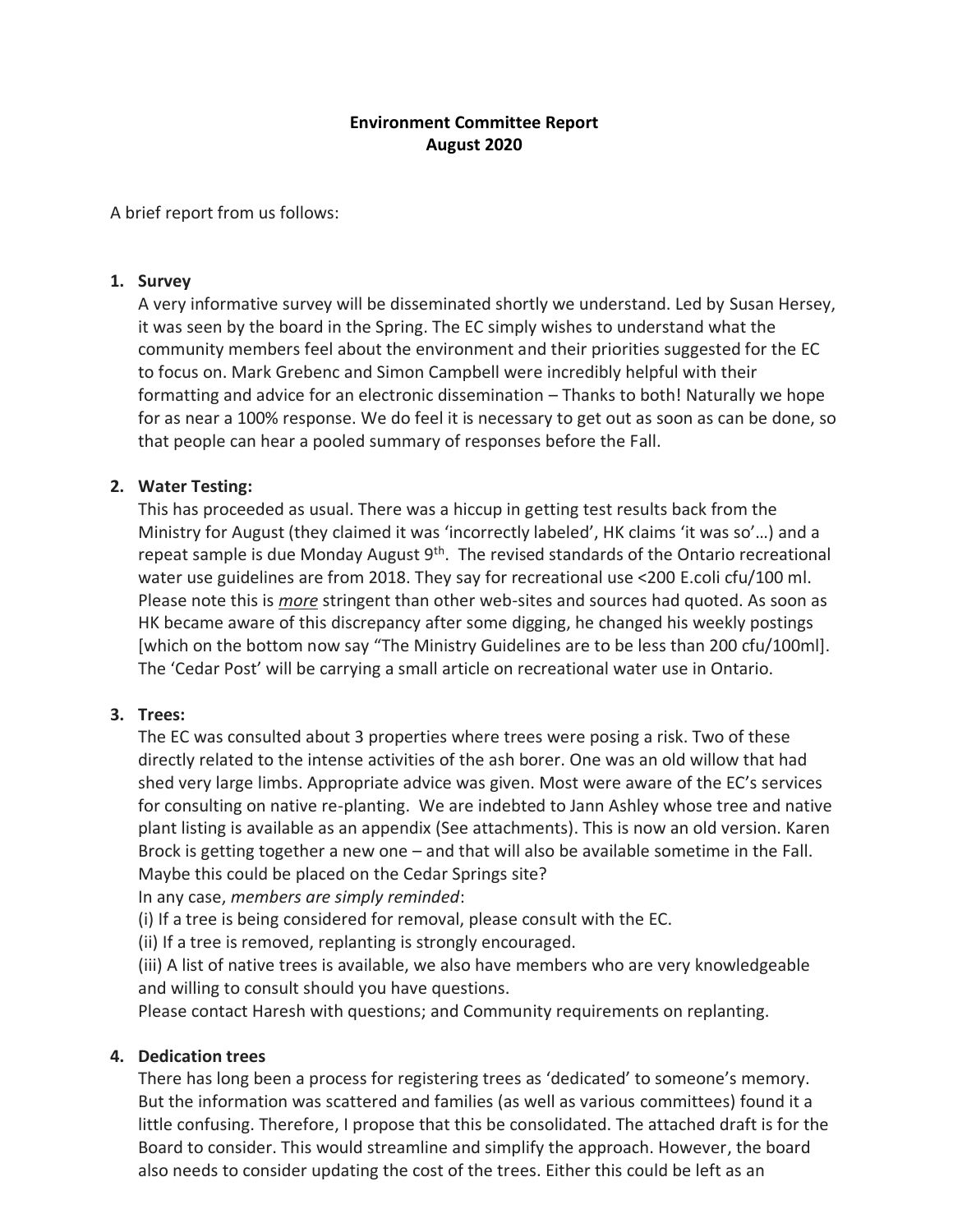individual decision on a case-by-case basis (i.e. Brent informs the board in an individual case, what the costing was). Or it could be regularized and simply put into the current draft memo.

#### **5. Gypsy Moth**

As noted in (3) trees are being hit by various bugs (not all is COVID in the news!). As well as the ash borer, gypsy moth is waging its yearly rampage. Karen Brock put something on the Cedar Springs FB page, that should people want they can consult. On the EC – we will plan to discuss this and come up with some suggested concrete plan of action – to suggest to the Board - for next year. Please stay tuned.

Thanks, Susan, Karen and Haresh

We want to thank Brent and his team for the work done on Community property trees, many of which were diseased and needed to be removed.

#### **Environment Committee**

Iain Lonsway, Board Liaison Haresh Kirpalani – Committee Chair Members: Karen Brock, Susan Hersey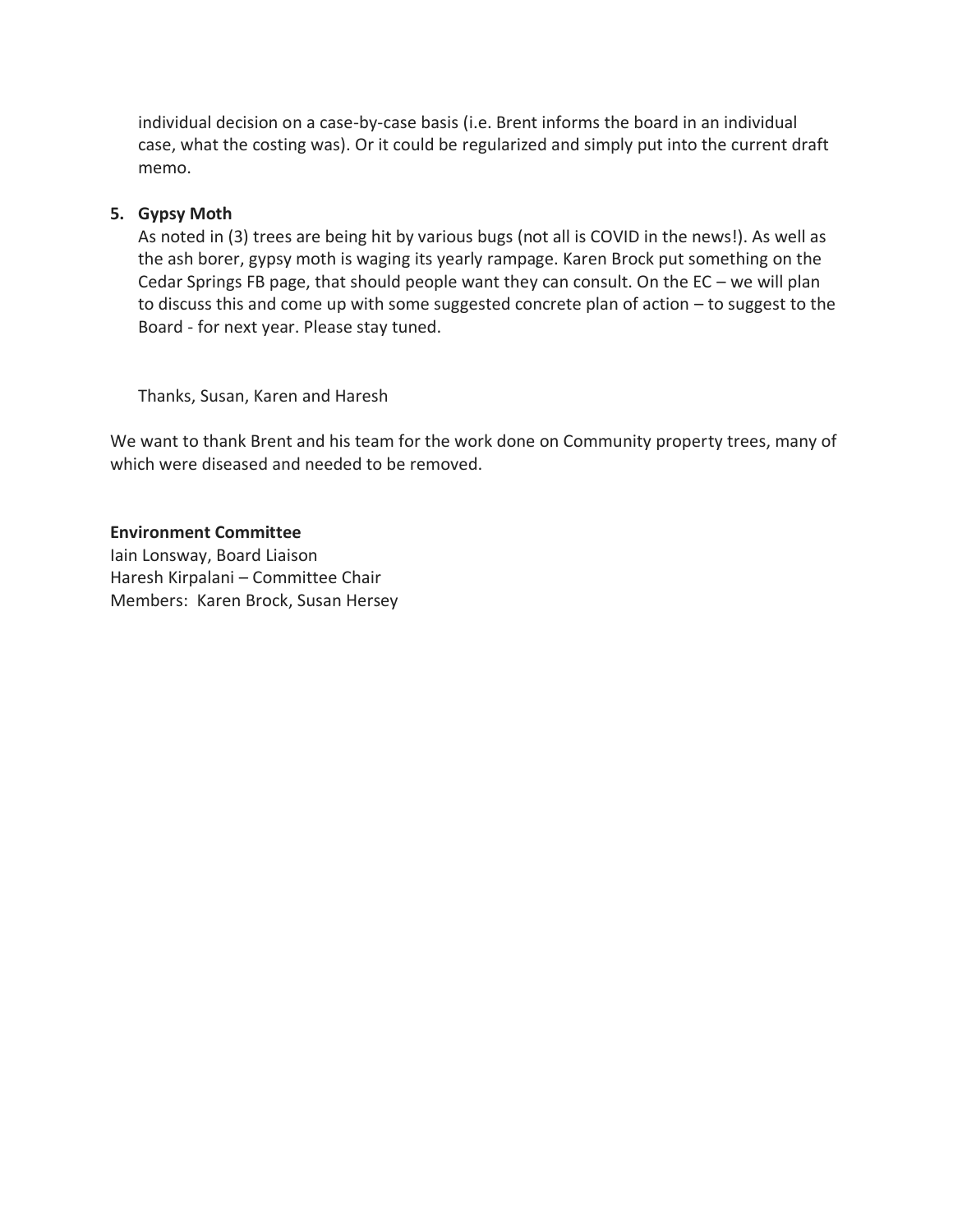### **Finance Committee Report August 2020**

#### **Revenues**

Revenue from annual dues will be exactly on Budget as we have collected 100% of this year's dues on time and by August 1st. Entrance fees on an accrued basis are budgeted based on two sales per year. At this point we have had only one cottage sale in fiscal 2020 so we will fall short of our budget by \$25k. Most of the prior year deferred initiation fees have been collected and there are only a couple of cottage sales that still have deferred fees to be collected in future years. Miscellaneous Hall rentals will also not be achieved. As a reminder to members, the revenue from annual dues is used to finance our operating budget; the revenue from cottage sales is used to finance our capital spending program and to fund our reserve fund. However, as some of our expenses are lower and certain capital expenditures have been delayed, we are still in a strong financial position.

#### **Expenses**

The majority of our expenses come during the summer months. The two areas where we have a lower spend is in social and Kids club. Otherwise, there are no other obvious areas where expenses are running significantly ahead or behind plan.

#### **Major Projects**

The major project planned for this year was the repair of the Pegg Dam which did not get accomplished this year in July as a consequence of COVID, so it is postponed one more year until next summer.

The other projects continue to look to be on time and on budget.

#### **Reserve Fund**

In this year's Budget we estimated capital spending projects totaling \$204K which would be financed in part by cash flow and the rest from cash reserves. Due the deferral of the major capital project (the Pegg Dam - \$150k), it now looks like the reserve fund and the cash position will end the year well above budget.

#### **Conclusion**

In conclusion, the financial condition of Cedar Springs is strong. The Reserve Fund is healthy and will cover next year's planned capital expenditures.

Fraser Gall, Treasurer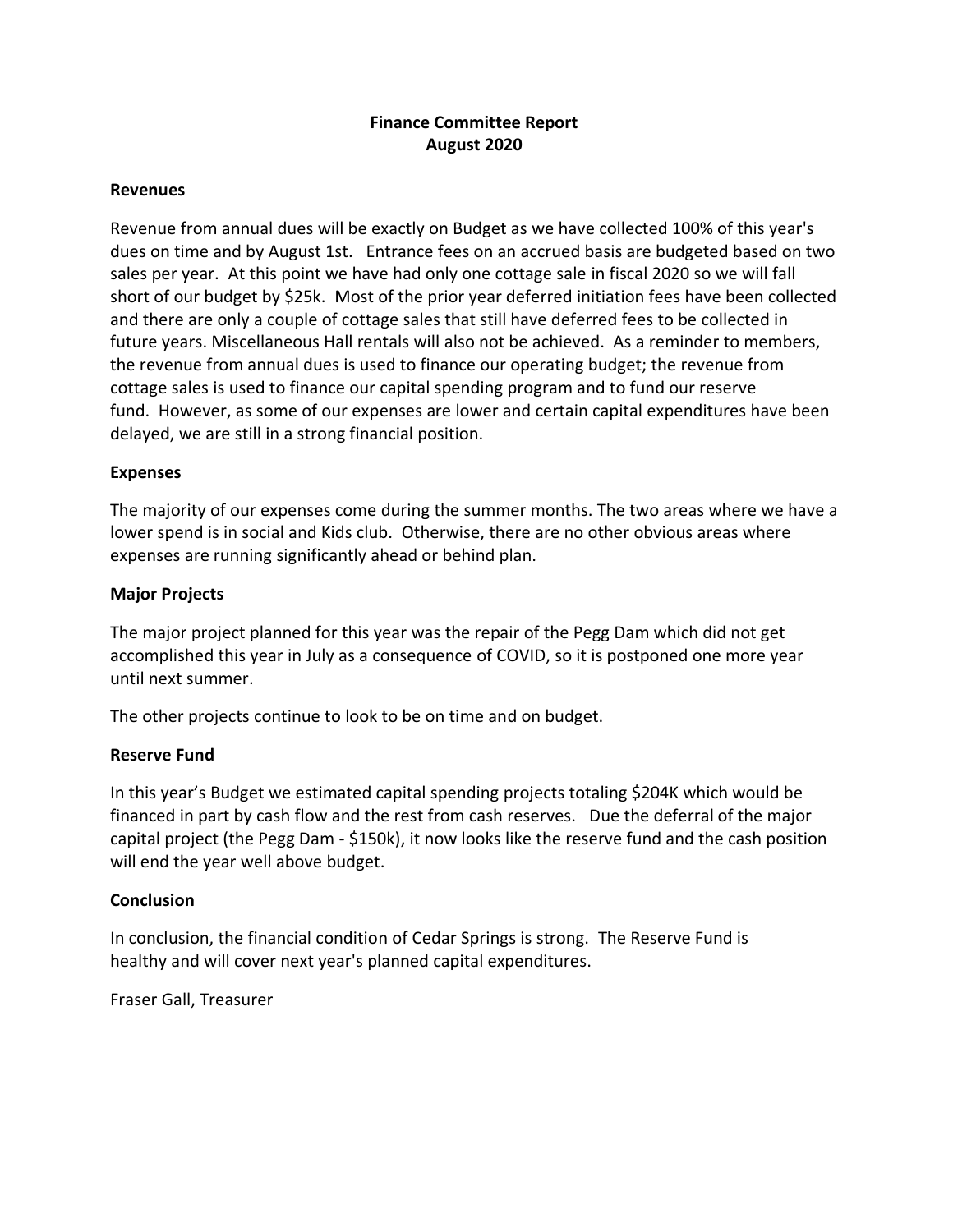## **Golf Committee Report August 2020**

Linda Thomson – Women's Golf and Handicaps Susan Craven – Match Play Competitions and Tree Dedications Garth Olmsted – Handicaps; Match Play Competitions & Website Updates George Corneil – Golf Course Rentals and Senior Men's Golf Iain Lonsway – Men's Sweeps

Our course has been in awesome condition all summer even with high temperatures and humidity! A huge thank you to Brent and his crew for all their hard work keeping the fairways cut and watered – if you see them please give them a big thanks!

There are a couple of things that members can do to help Brent out:

- 1. repair ball marks on the greens and
- 2. replace divots both on the fairways and on the tee blocks.

While our staff is cutting the greens/fairways/rough, please make sure you make eye contact with them before hitting your ball. There has been a couple of instances where our staff has almost been hit with a golf ball.

Our course has never been busier with family members/guests enjoying golfing – often there are line-ups to tee off which is wonderful but can be disappointing if you were looking for a quick round and we would like to remind members to share the following with their family and guests:

Please start your game on #1 tee – do not drive to #3 or #4 and join in between groups. It is not only rude and inconsiderate; it is very dangerous. Golfers starting on #1 (knowing no one is ahead of them) can drive the green on #3 and someone could be seriously hurt by a golf ball. There are no circumstances where you should be butting in on the golf course.

Often a solo golfer or a twosome is out to play a quick round. Rather than have him or her wait at every tee block, please let the golfers play through if the course is free ahead of you especially if you are playing with children and new golfers. They will be thankful, and you can enjoy your game at your own pace.

Remind family members and guests that we do not drive through our rough – we all know this is done on every other course, but we do not water our rough and driving through it kills that grass.

New 150 (white) and 100 (red) yardage markers have been put in most of the fairways.

The Golf Committee would like to thank everyone for their cooperation in playing their matches on time and keeping their scorecards legible and dated.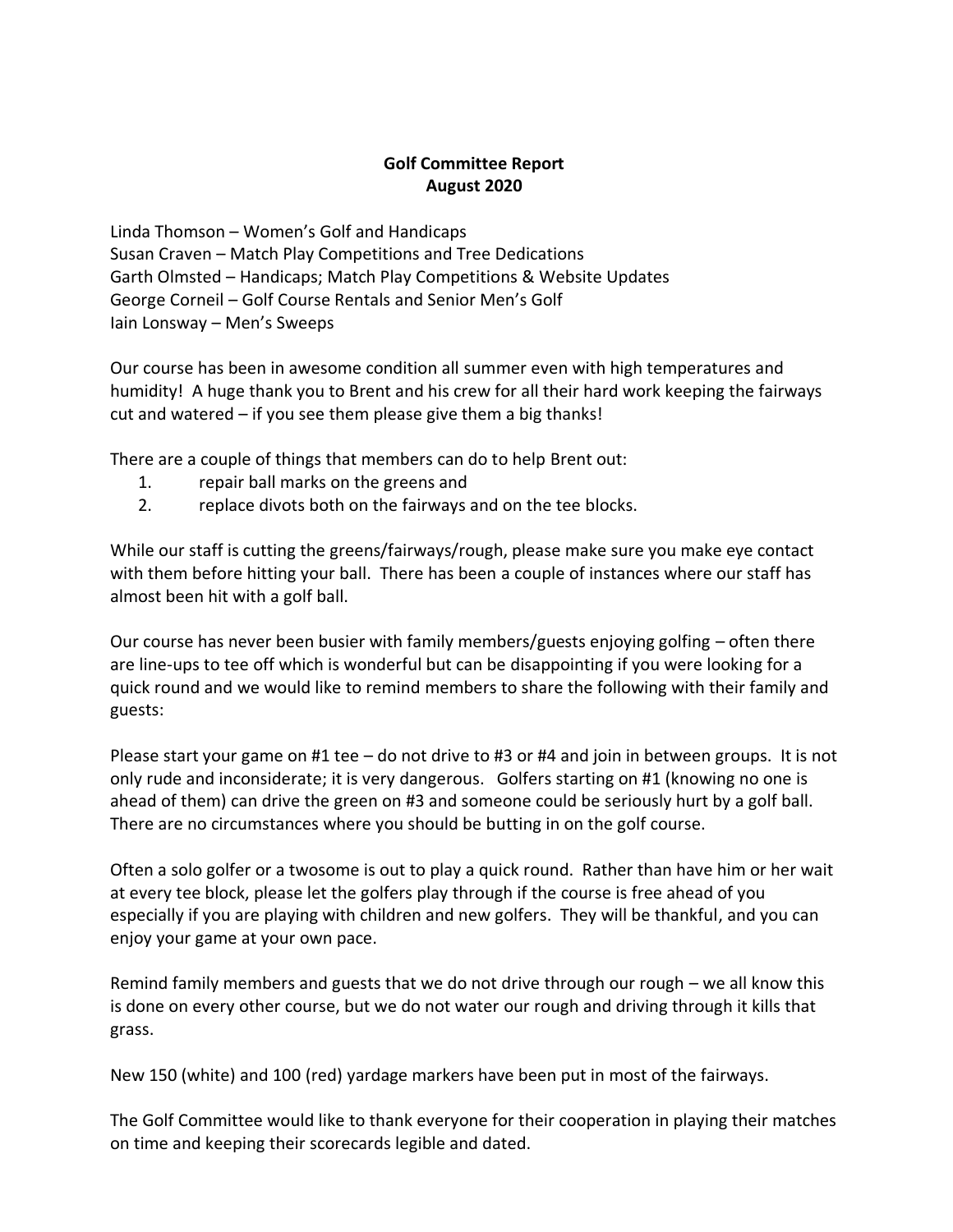The Golf Committee

## **Committee**

Linda Thomson - Chair Iain Lonsway – Board Liaison Members: Garth Olmsted; Susan Craven; George Corneil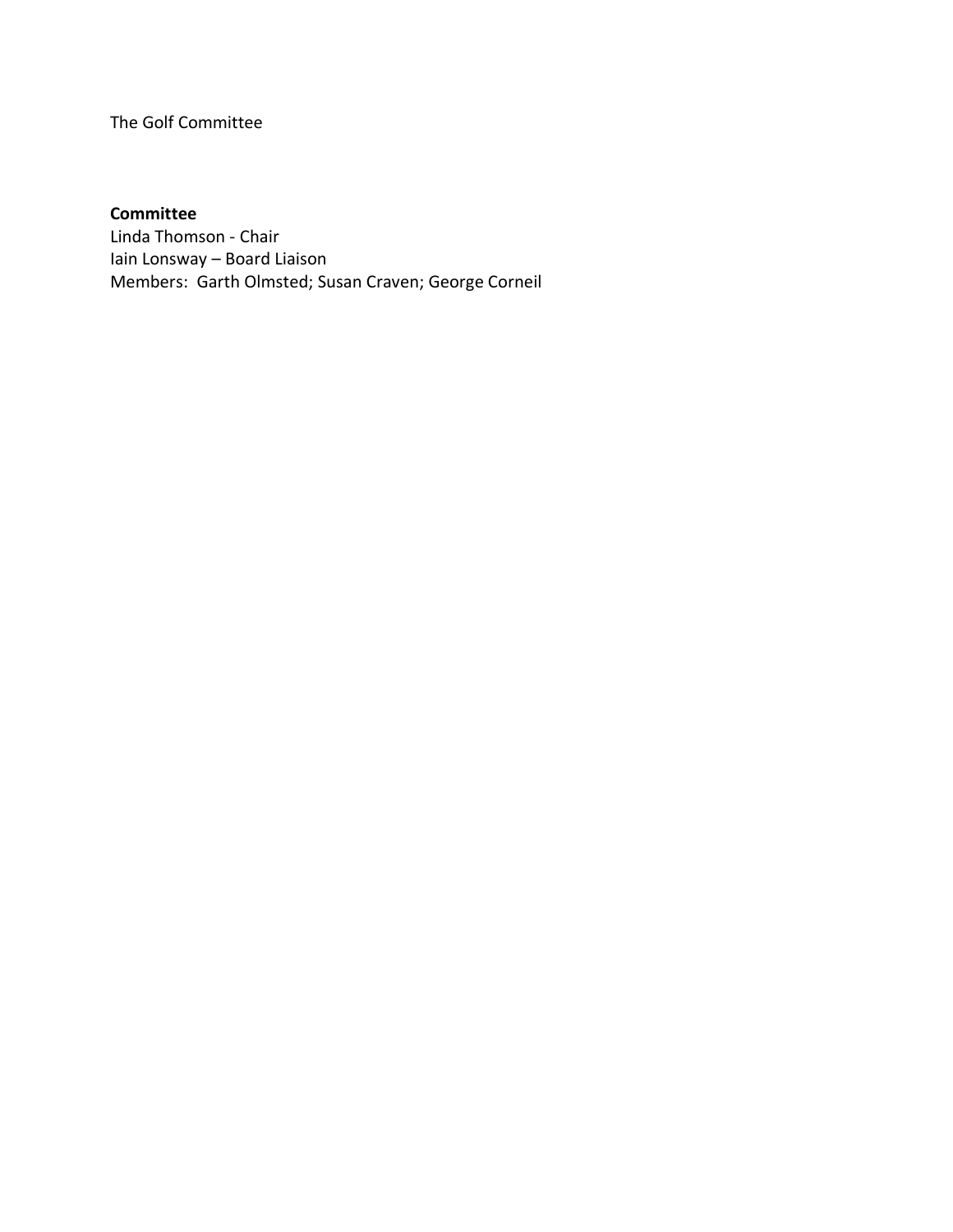#### **Membership and Communications Committee Report August 2020**

We continue to work with our great network of volunteers to bring you timely information with regards to COVID-19, social distancing guidelines, access to the club facilities, activities and much more. We would like to once again send a special thank you out to Barbara Schmidt, Haresh Kirpalani and their medical advisory committee members - Janet Guay, Arash Arani, and Kassia Johnson - for their volunteer work and sharing their expertise to ensure we all are wellequipped with information to help us keep safe and healthy.

The membership section of the website is updated frequently with these announcements as well as other content. Thank you to those who recently updated their member account details on the website. Please make sure your account information/email address is up to date. As a reminder, the [member search feature](https://cedarspringscommunityclub.ca/members/search/) was made available earlier this season, which allows you to quickly find another member's contact details.

Thank you to all members who share their feedback as we continuously work to improve the digital and print communications.

Please contact [cedarspringscommunityclub@gmail.com](mailto:cedarspringscommunityclub@gmail.com) should you have difficulty accessing the membership section.

#### **Committee**

Board Liaison: Simon Campbell Chair: Mark Grebenc Members: Lee Hartwell, Jane Rogers, Anne Browne, Janet Myers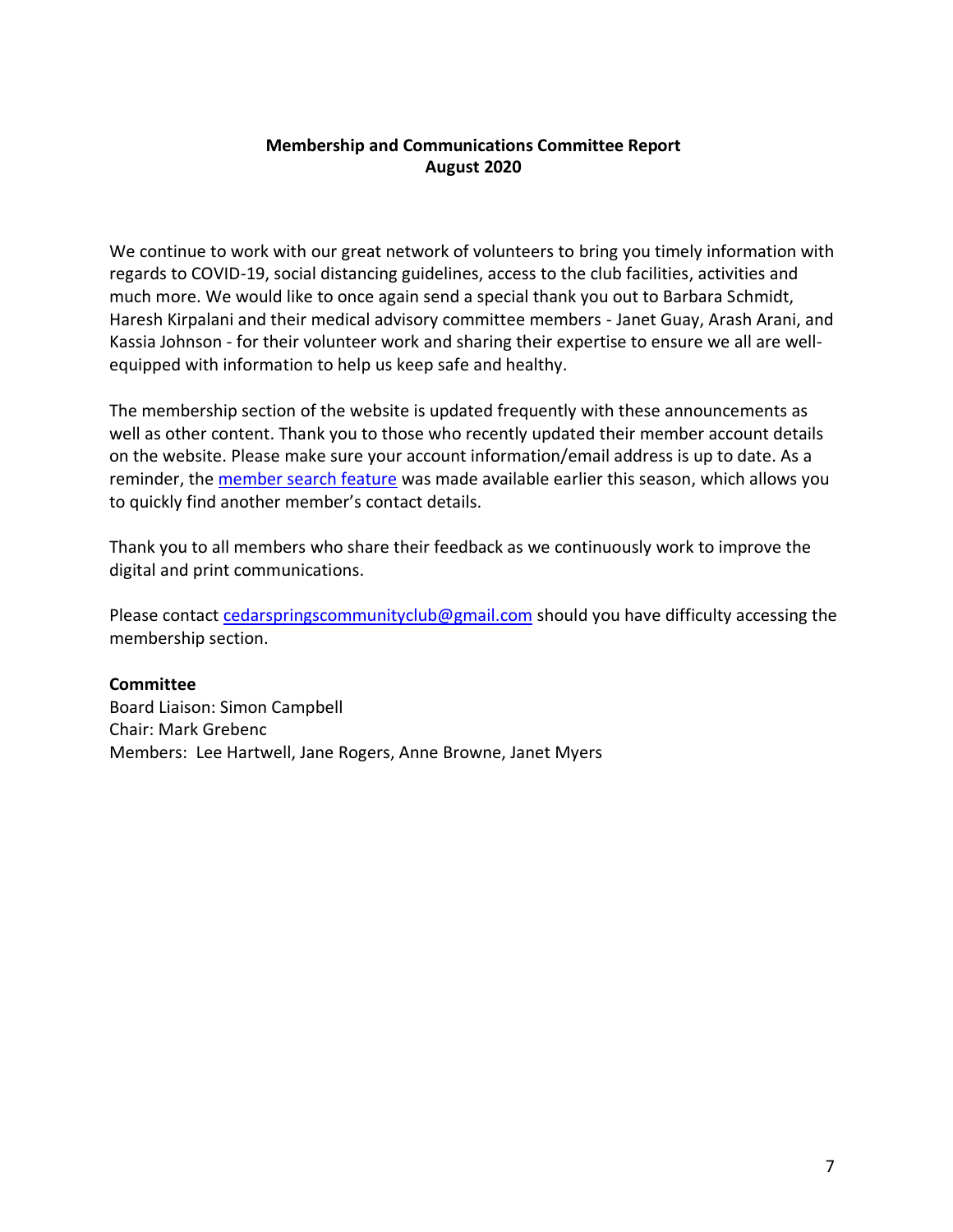## **Operations Report August 2020**

The Operations crew has been busy this spring & summer trying to keep the golf course watered and healthy despite the soaring temperatures and large increase in rounds played.

Regular maintenance items have been addressed and hopefully Members have enjoyed increased use of our facilities during these trying times.

As always —- should you have any questions, issues or suggestions please forward them to me at: [sandycalder1@gmail.com.](mailto:sandycalder1@gmail.com)

**Committee** Board Liaison: Doug Cannon Chair: Sandy Calder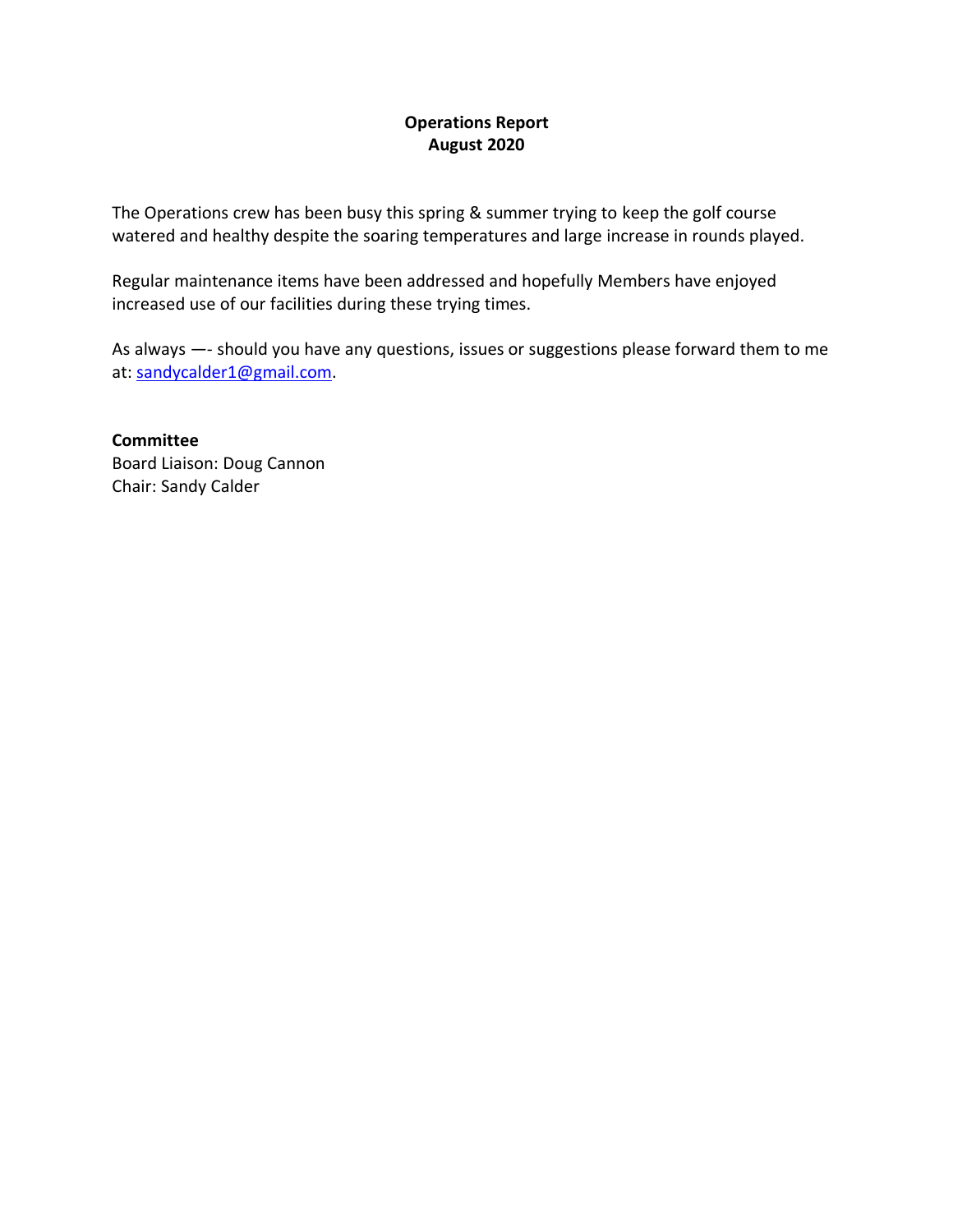### **Social Committee Report August 2020**

The Social Committee has formally met twice this COVID summer. In our most recent meeting, we decided to glean input from the community with a Social Activity "Survey Monkey" to get feedback on how Springers are reacting to this very different Social Calendar to determine how we should proceed for next year, should we be able to hold social events.

## **Committee**

Ruth Conboy – Chair Gwyn Rocci – Board Liaison Members: Judi Grebenc, Janet Guay, Danielle Fernauld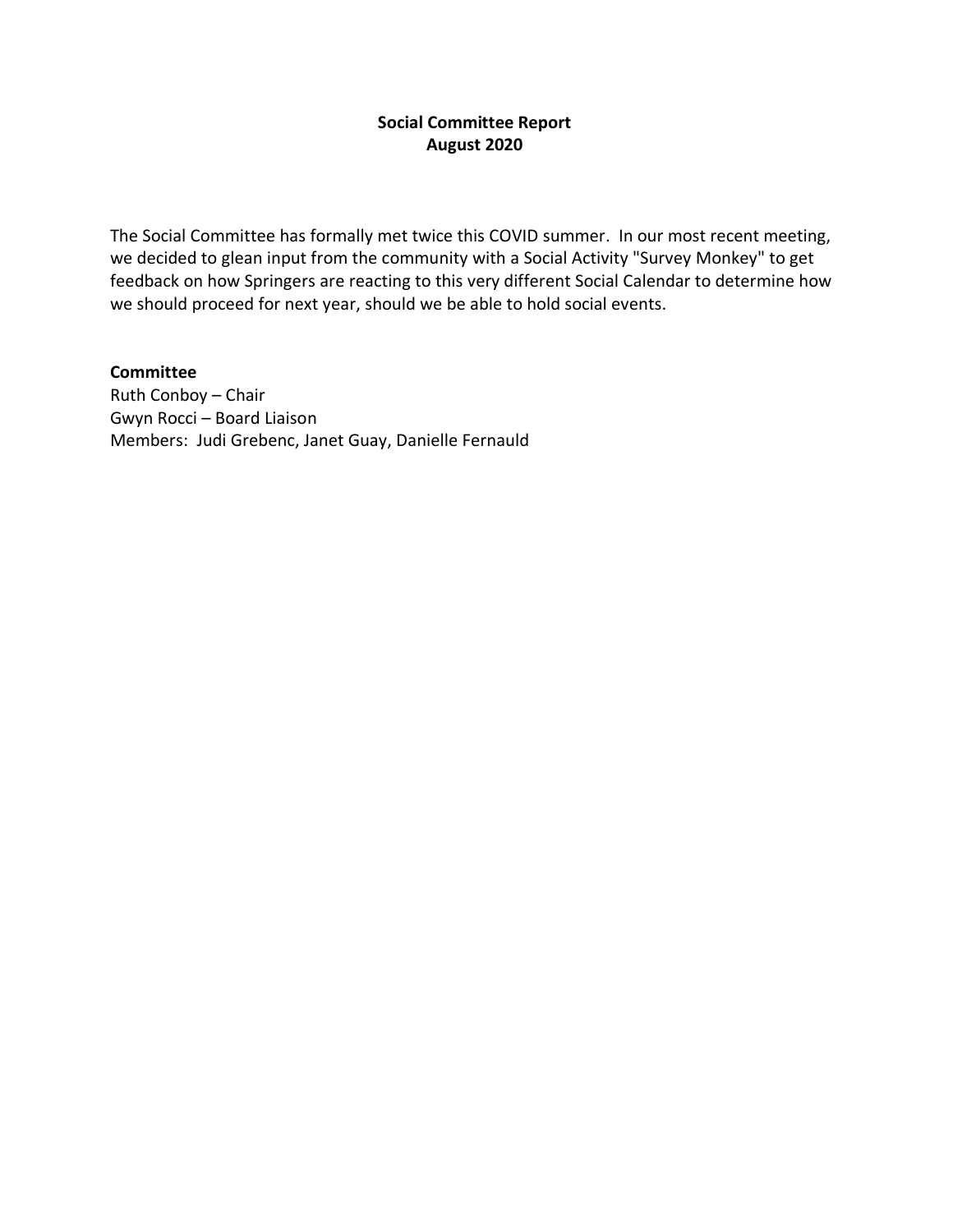#### **Youth Committee Report August 2020**

The summer of 2020 has been vastly different from any other and Kids Club and Youth activities were no exception.

Fortunately, we were able to run KC/DC on a virtual basis for those children who registered. Supplies for crafts were provided for the themed weeks as well as activities

Lots of thanks for the Counsellors, Rachel Simpson, Abigail Coultice and Danielle Zwolak who have been so innovative in preparing the activities. Thanks to Hannah Thompson for her beautiful painted rocks which have played a big part in this seasons' activities.

Thanks also to the Youth Committee: Sheri Wasik, Maryse Wilcox, Kassia Johnson and Julie McDougall for their planning and input.

#### **Committee**

Sheri Wasik - Chair Gwyn Rocci - Board Liaison Members: Kassia Johnson, Julie McDougall, Maryse Wilcox